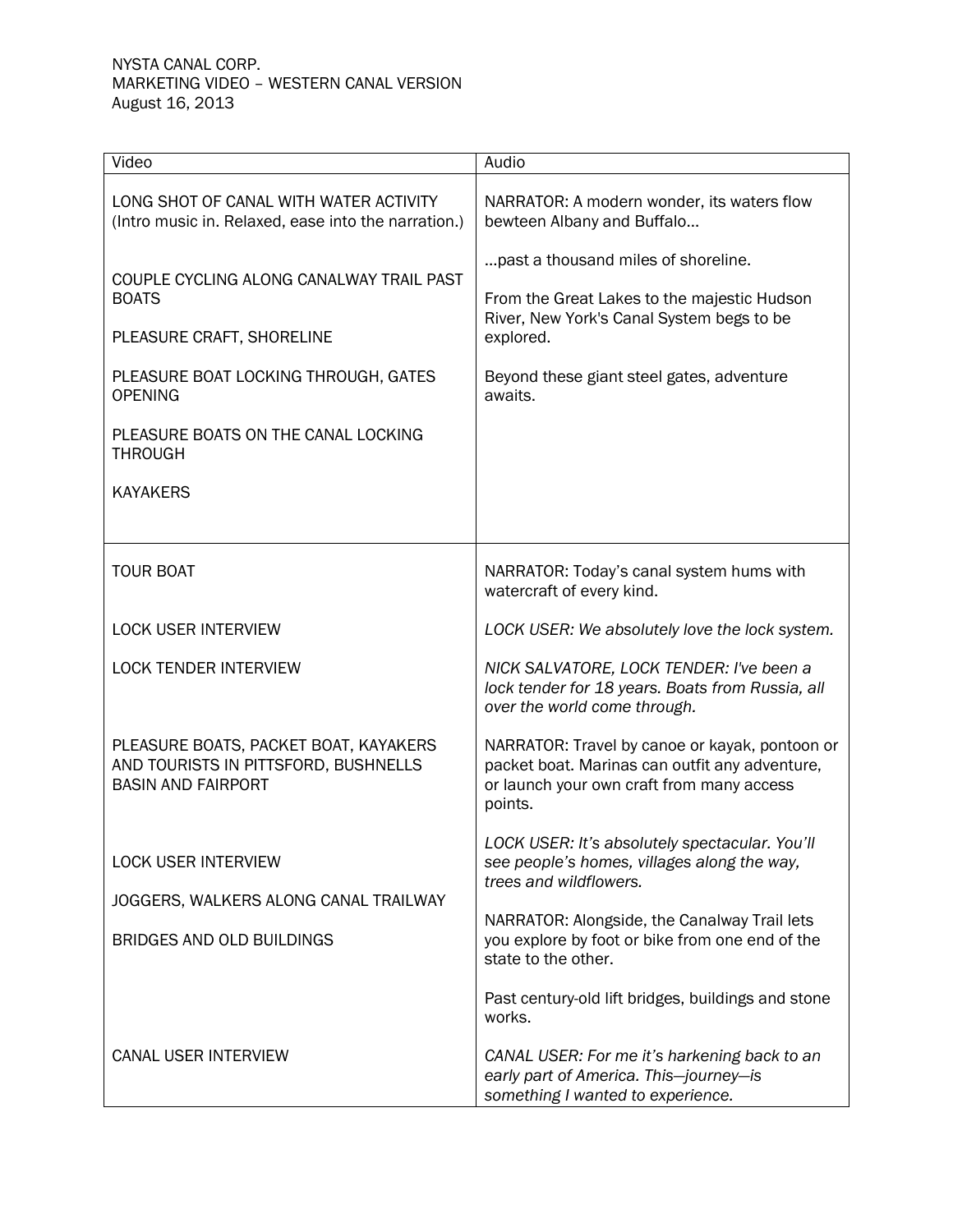|                                                                                                             | NARRATOR: Quaint villages and farms line the<br>canal's western shores.                                                                                      |
|-------------------------------------------------------------------------------------------------------------|--------------------------------------------------------------------------------------------------------------------------------------------------------------|
| WESTERN NY FARMLAND, DOWNTOWN<br>PITTSFORD, SENECA FALLS, FAIRPORT<br>PEDESTRIAN TRAFFIC AND PLEASURE BOATS | NARRATOR: Passing waterfronts tempt travelers<br>to stop and explore. Fairport, Geneva and<br>Seneca Falls all hum with canal-side and<br>downtown shopping. |
| <b>CANAL USER INTERVIEWS</b>                                                                                | GREG ANKENMAN: It's all the sights really.                                                                                                                   |
|                                                                                                             | VO: ANKENMAN: and there's always people<br>walking around it so it's fun to people-watch.                                                                    |
|                                                                                                             | ROBERT PRESTON: We came up the Hudson<br>starting in lower Manhattan and we've had a<br>ball.                                                                |
|                                                                                                             | VO: PRESTON: The locking through experience is<br>very, very easy.                                                                                           |
| Fairport Bridge, Shopping                                                                                   | NARRATOR: Float beneath Main Street's century-<br>old vertical lift bridge to shops at Fairport Village.                                                     |
| Wineries on Cayuga Lake                                                                                     | Take in a nearby winery tour                                                                                                                                 |
| <b>Colonial Belle</b>                                                                                       | or a Day Cruise aboard the Colonial Belle.                                                                                                                   |
| Seneca Lake State Park<br>Yacht club at Seneca Lake State Park                                              | NARRATOR: Stretch your legs at nearby Seneca<br>Lake State Park.                                                                                             |
| <b>Bushnell's Basin</b>                                                                                     | Stroll historic sidewalks in Bushnell's Basin.                                                                                                               |
| Packet boat departing                                                                                       | Or board a packet boat at Pittsford's Schoen                                                                                                                 |
| <b>Schoen Place</b>                                                                                         | Place, a picturesque cluster of cafés and<br>boutiques.                                                                                                      |
|                                                                                                             |                                                                                                                                                              |
|                                                                                                             |                                                                                                                                                              |
| Canal user interviews                                                                                       | THE CARLSONS: We saw a little bit about the<br>canal in a tour magazine.                                                                                     |
| Tourists, people, pleasure boats                                                                            |                                                                                                                                                              |
|                                                                                                             | DAVID KNIGHT: The most important thing is<br>meeting some of the local people. And they                                                                      |